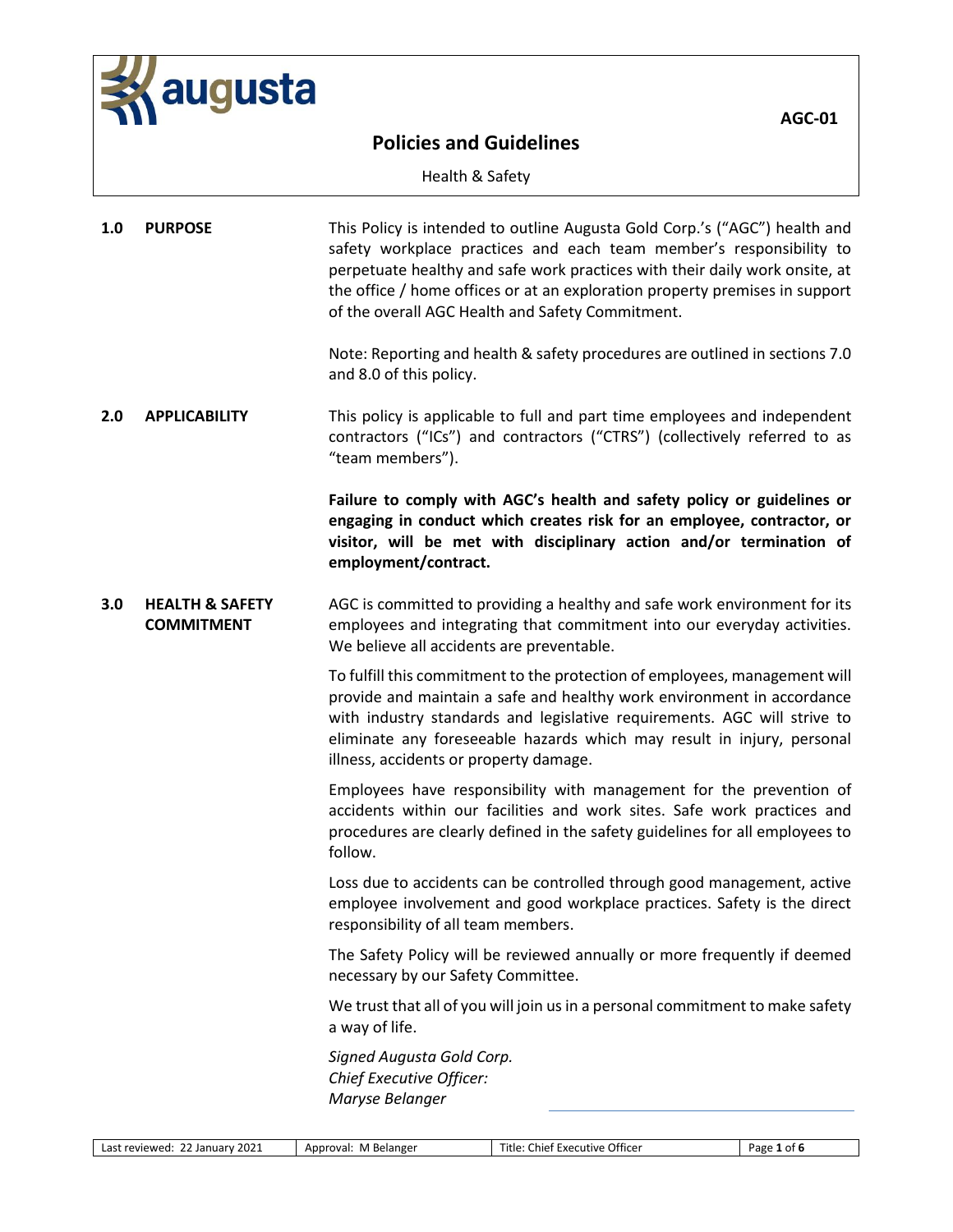

 $\overline{AGC-01}$ 

Health & Safety

**4.0 Principals** AGC Management will be held accountable for the health and safety of all team members under their supervision or control. AGC Management are subject to various duties in the workplace, including the duty to ensure that equipment and facilities are safe and that team members work in compliance with established safe work practices and procedures.

> Every team member and visitor must protect his or her own health and safety by working in compliance with OSHA or MSHA Regulations and with safe work practices and procedures established by AGC. Team members will receive information, training and competent supervision in their specific work tasks to protect their health and safety.

> It is in the best interest of all parties to consider health and safety in every activity. Commitment to health and safety must form an integral part of this organization, from the executive management to all other team members.

**5.0 DEFINITIONS** Workplace Injury - Any personal injury that occurs on AGC's premises or during the transaction of approved AGC business that requires either First-Aid or Health-Care treatment.

> First-Aid - First aid includes one-time treatment and care for injuries, including but not limited to:

- Cleaning of minor cuts, scrapes, or scratches with anti-septic
- Treatment of minor burns
- Application of bandages and/or dressings
- Application of ice bags, or other similar devices
- Application of splints for breaks / sprains to immobilize the affected area.

Health-Care treatment:

- Services requiring the professional skills of a health care practitioner (e.g., doctor, nurse, EMT, psychiatrist, chiropractor, or physiotherapist)
- Services provided at hospitals and health facilities
- Prescription drugs

Critical injury - a critical injury is defined as an injury that:

- Places life in jeopardy.
- Involves unconsciousness.
- Results in substantial loss of blood.

| 2021<br>--<br>reviewed:<br>_as'<br>iuarv<br>Jan' | . Belanger<br>Approval:<br>M | $ -$<br>Office<br>-itle<br><b>FYAC</b><br>™tive ∟<br>chie'<br>. | vage<br>ot t |
|--------------------------------------------------|------------------------------|-----------------------------------------------------------------|--------------|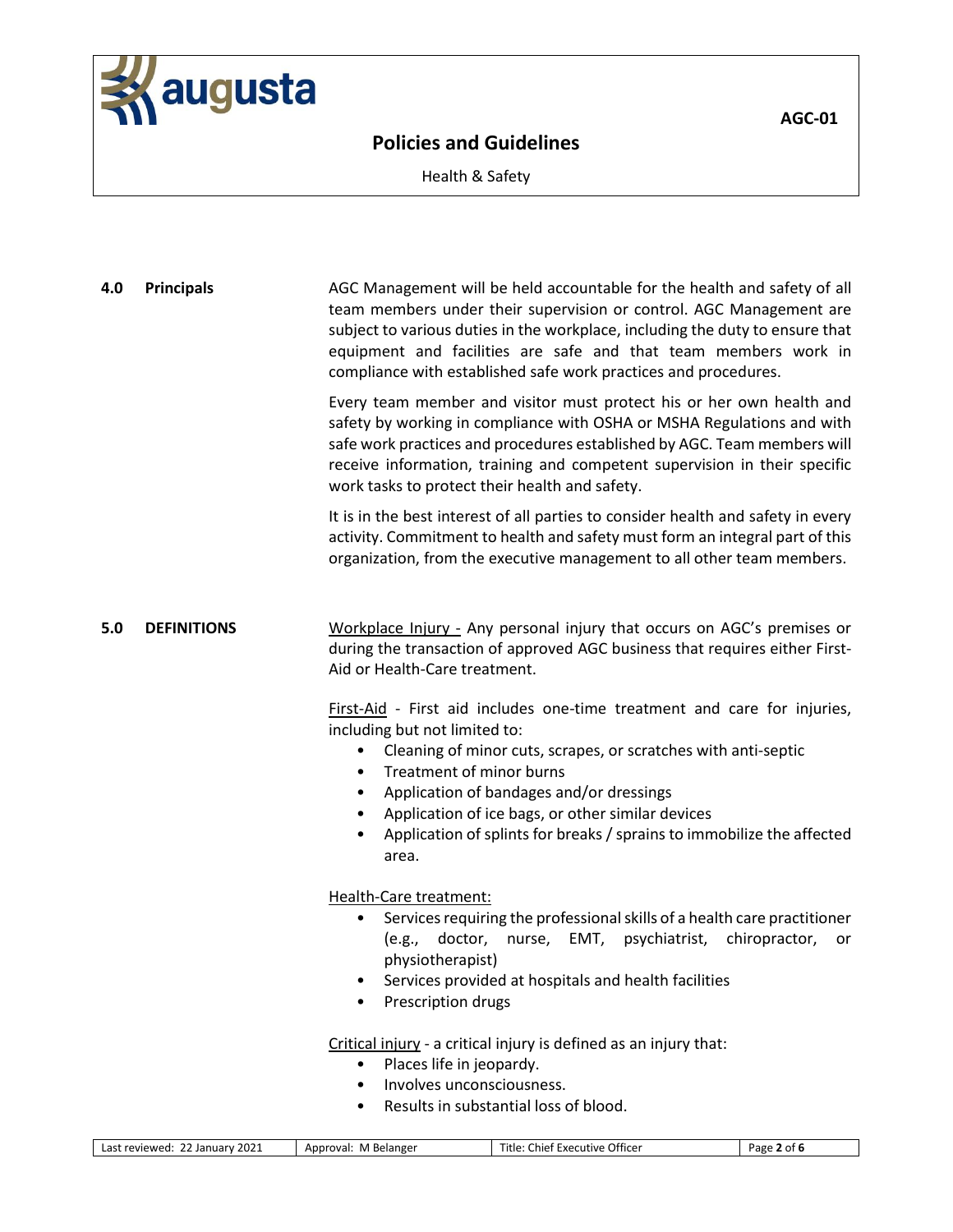

Health & Safety

- Results in a fracture of leg or arm but not a finger or toe:
- Results in an amputation of leg or arm but not a finger or toe.
- Involves burns to a major portion of the body; or
- Results in the loss of sight in an eye.

If the extent of injury is unclear but it appears that the potential exists that the injury may fall under the critical injury definition, treat the incident as a critical injury.

Augusta Gold Corp. Health & Safety Representative:

Hillary Jochens (Exploration Manager) 907-244-0939 [hjochens@augustacorp.com](mailto:hjochens@augustacorp.com)

Jeremy English (Project Geologist) 206-372-0057 [jenglish@augustacorp.com](mailto:jenglish@augustacorp.com)

Scott Burkett 303-870-3692 sburkett@augustacorp.com

- **6.0 COMMUNICATION** AGC encourages open communication on health and safety issues or potential threats. It is essential to providing an injury-free and productive work environment. Team members that voice or identify a health and safety concern will not be subject to retaliation.
	- Health and safety feedback will be reviewed by the Health and Safety Representative or Joint Health and Safety Committee, who will initiate an investigation on each reported and/or potential hazard.
	- Team Members are encouraged to inform their leader, or the Health and Safety Representative at Safety@augustagold.com of any matter they perceive to be an actual or potential workplace hazard.
	- Communication can be written or oral, and may be anonymous, if so desired.

| Last reviewed: 22 January 2021 |  |
|--------------------------------|--|
|                                |  |

 $\overline{AGC-01}$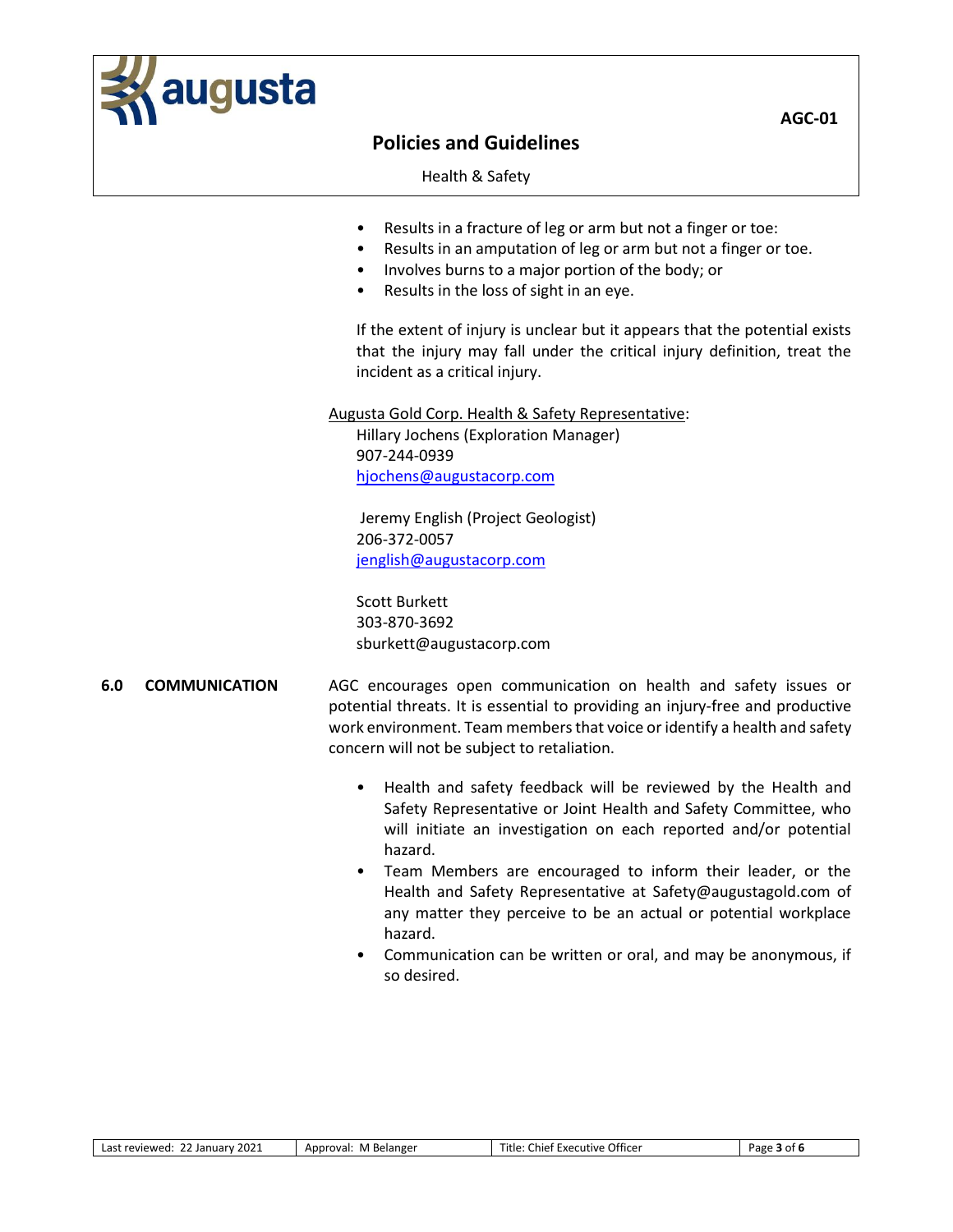

Health & Safety

| 7.0 | <b>RESPONSIBILITIES</b>                             |                                                               |                                                                                                                                                                                                                                                                                                                                                                                                                                                                                                                                                                                                                                                                                                                                                                                                                                                                                                                                                                                                                                                              |             |
|-----|-----------------------------------------------------|---------------------------------------------------------------|--------------------------------------------------------------------------------------------------------------------------------------------------------------------------------------------------------------------------------------------------------------------------------------------------------------------------------------------------------------------------------------------------------------------------------------------------------------------------------------------------------------------------------------------------------------------------------------------------------------------------------------------------------------------------------------------------------------------------------------------------------------------------------------------------------------------------------------------------------------------------------------------------------------------------------------------------------------------------------------------------------------------------------------------------------------|-------------|
|     | 7.1 Senior Leaders                                  | ٠<br>٠<br>٠<br>where necessary.<br>٠<br>occupational illness. | Provide an effective strategy that can manage the occupational<br>health and safety concerns of AGC including designating a Health<br>and Safety Representative and Joint Health and Safety Committee.<br>Ensure that resources are allocated and governed properly to<br>achieve the health and safety requirements of employees, and that<br>their policies comply with AGC's legal obligations.<br>Foster a workplace culture of safety, through visibly felt leadership.<br>Review the efficacy of the policies on an annual basis and, revise<br>Provide the H&S Representative with a copy of all orders or reports<br>issued to the employer by an OSHA/MSHA Inspector informing the<br>committee of any work-related incidents involving injury, death or                                                                                                                                                                                                                                                                                            |             |
|     | 7.2 Health & Safety<br>Representative               | ٠<br>٠<br>required.<br>٠<br>٠<br>with solutions.              | The H&S Representative will maintain an up-to-date working<br>knowledge of health and safety regulations as mandated locally,<br>federally, or by the province / state and liaise with government<br>agencies to ensure workplace health and safety compliance. They<br>will act as an advisor to management on safety and health policy<br>issues and maintain the processes of the accident reporting and<br>investigation. Additionally, they will be responsible for:<br>Designing and implementing an emergency response plan.<br>Designing and developing accident / incident reports and<br>investigation procedures. Monitor concerns and resolve issues<br>expeditiously. Tracking and making submissions of reporting as<br>Performing health and safety inspections and follow up to ensure<br>the completion of necessary corrective actions.<br>Reviewing injury and illness trends and identifying problem areas<br>Ensure that they have a delegate in place that is sufficiently trained<br>to cover their duties when they are unavailable. |             |
|     | 7.3 AGC Management<br><b>Daily Responsibilities</b> | and procedures.<br>٠                                          | Assist in developing, implementing, and enforcing AGC's policies<br>Continually promote health and safety awareness through the<br>instruction, information, training and supervision of team members.                                                                                                                                                                                                                                                                                                                                                                                                                                                                                                                                                                                                                                                                                                                                                                                                                                                       |             |
|     |                                                     | ٠<br>incident investigation.<br>$\bullet$                     | Utilize the process of hazard identification, risk management and<br>Be accountable for the health and safety of team members and<br>facilities under their supervision.                                                                                                                                                                                                                                                                                                                                                                                                                                                                                                                                                                                                                                                                                                                                                                                                                                                                                     |             |
|     | Last reviewed: 22 January 2021                      | Approval: M Belanger                                          | Title: Chief Executive Officer                                                                                                                                                                                                                                                                                                                                                                                                                                                                                                                                                                                                                                                                                                                                                                                                                                                                                                                                                                                                                               | Page 4 of 6 |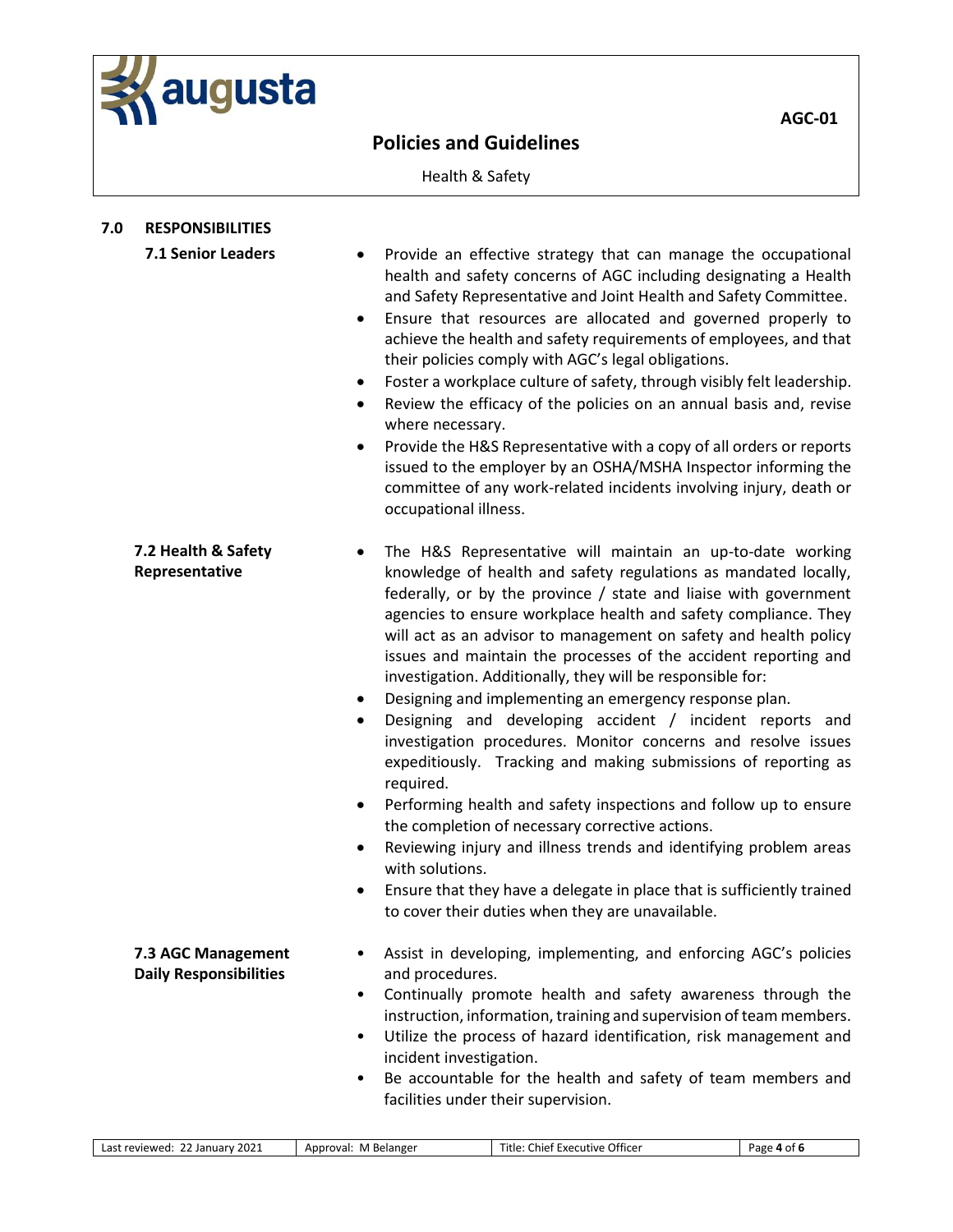

 $\overline{AGC-01}$ 

Health & Safety

- Ensure that the environment in which team members work in, complies with established safe work practices and procedures.
- Ensure that team members receive adequate training in their specific work tasks to protect their health and safety.

- **7.4 Team members** Comply with occupational health and safety policies and procedures.
	- Promote a hazard-free workplace.
	- Report unsafe or potentially hazardous working conditions or practices, without fear of reprisal, to their Manager or the Health and Safety Representative.
	- Refuse work that they believe may cause harm to any person.
	- Perform their duties in a manner conducive to a safe workplace, following all safety practices and procedures of AGC.
	- Report any incident, injury or hazard as outlined in procedures.
	- Report any acts of violence or harassment in the workplace.
	- Complete required occupational health and safety training.
	- Learn the posted Emergency Plan detailing their facilities' procedures pertaining to: Fire, Weather, or Medical Emergency.
	- **WEAR THE PRESCRIBED PPE AS REQUIRED FOR THE TASK BEING PERFORMED. Each work area will have specific requirements however:**

### **THE MINIMUM STANDARD IS**:

- 1. Safety boots
- 2. Long sleeved shirt
- 3. Long pants
- 4. High visibility shirt or vest or coat
- 5. Safety glasses
- 6. ANSI/CSI rated hard hat
- 7. Gloves
- 8. Hearing protection
- 9. Approved face mask (for Covid 19 prevention)

**Failure to comply with AGCs health and safety Policy, guidelines or engage in conduct which creates risk for an employee, contractor or visitor, will be met with disciplinary action up to and including termination of employment or contract.**

### **8.0 ACCIDENT & INCIDENT REPORTING** It is the responsibility of every AGC Team Member to complete an Accident and Incident Report in the event of a:

- health or safety violation,
- any near misses,

| - --<br>2021<br>Officer<br>i itle<br>Belange <sup>.</sup><br>Chief<br>Pape<br>reviewed:<br>`nprovai.<br>Executive<br>nt.<br>ian''<br>…uarv n<br><b>IVI</b><br>$\cdot$ . |
|-------------------------------------------------------------------------------------------------------------------------------------------------------------------------|
|-------------------------------------------------------------------------------------------------------------------------------------------------------------------------|